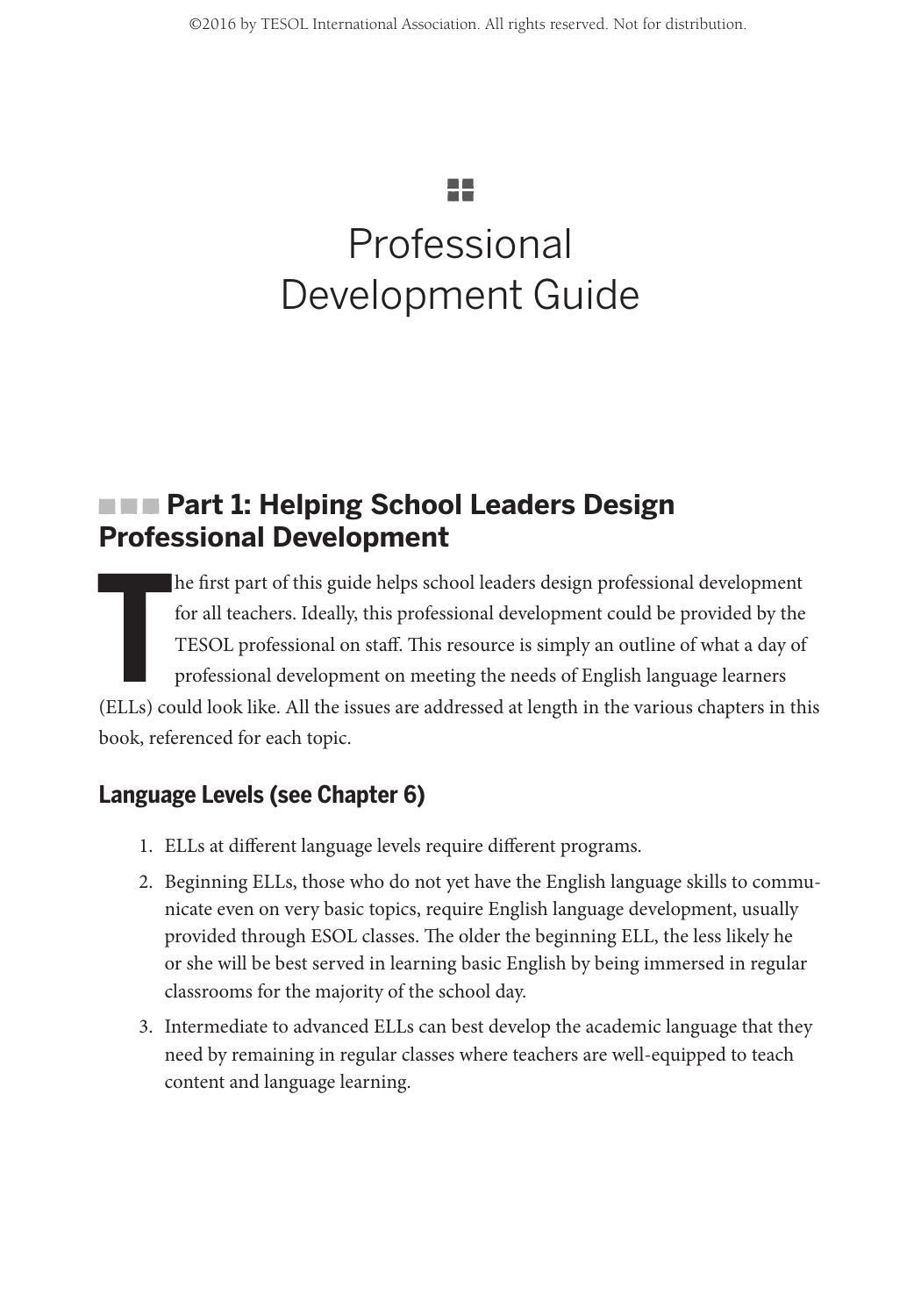©2016 by TESOL International Association. All rights reserved. Not for distribution.

**PROFESSIONAL DEVELOPMENT GUIDE** 

### **Concepts About SLA (see Chapters 4 and 5)**

- 1. It is a myth that children simply pick up languages easily. Teachers need to understand the reality that English language acquisition is a long and difficult process, regardless of the age of the learner.
- 2. Social language and academic language are very different. Cummins (2000) has labeled these different types of language as basic interpersonal communication skills, which take 1–2 years to develop, and cognitive academic language proficiency, which can take 5–7 years to develop. A child who sounds very fluent on the playground may still not have developed much academic language, and may still be in need of focused English language development.
- 3. All children benefit from maintaining and continuing to develop their native language. Teachers should always encourage parents of ELLs to maintain their first language at home, and to actively work to help their child develop this language, for example, by reading books in the first language at home.
- 4. The native language is a needed and helpful tool in acquiring the new language of English. Translation, bilingual books, labels and charts, and conversations with classmates in the native language can all assist students on the path to learning both English and academic content. It is rarely appropriate to ban the use of the native language in school.

### **Culture and Affect (see Chapters 1–3)**

- 1. Everyone in the school benefits from an environment that is multilingual and multicultural in nature. ELLs are an asset for the whole school community, as they can raise awareness and broaden perspectives on language and culture.
- 2. Affect plays a significant role in language acquisition. Students need to feel acceptance in their new school environment, and demonstrating appreciation for new cultures and languages can increase feelings of acceptance and lower stress.
- 3. ELLs experience stress on many levels when coming into a new school environment in a new language. Some stressors may include testing, hours spent in classrooms where nothing is understood, and disapproval of the use of the native language. We know that stress reduces language learning potential. Therefore, steps should be taken to reduce stressors wherever possible.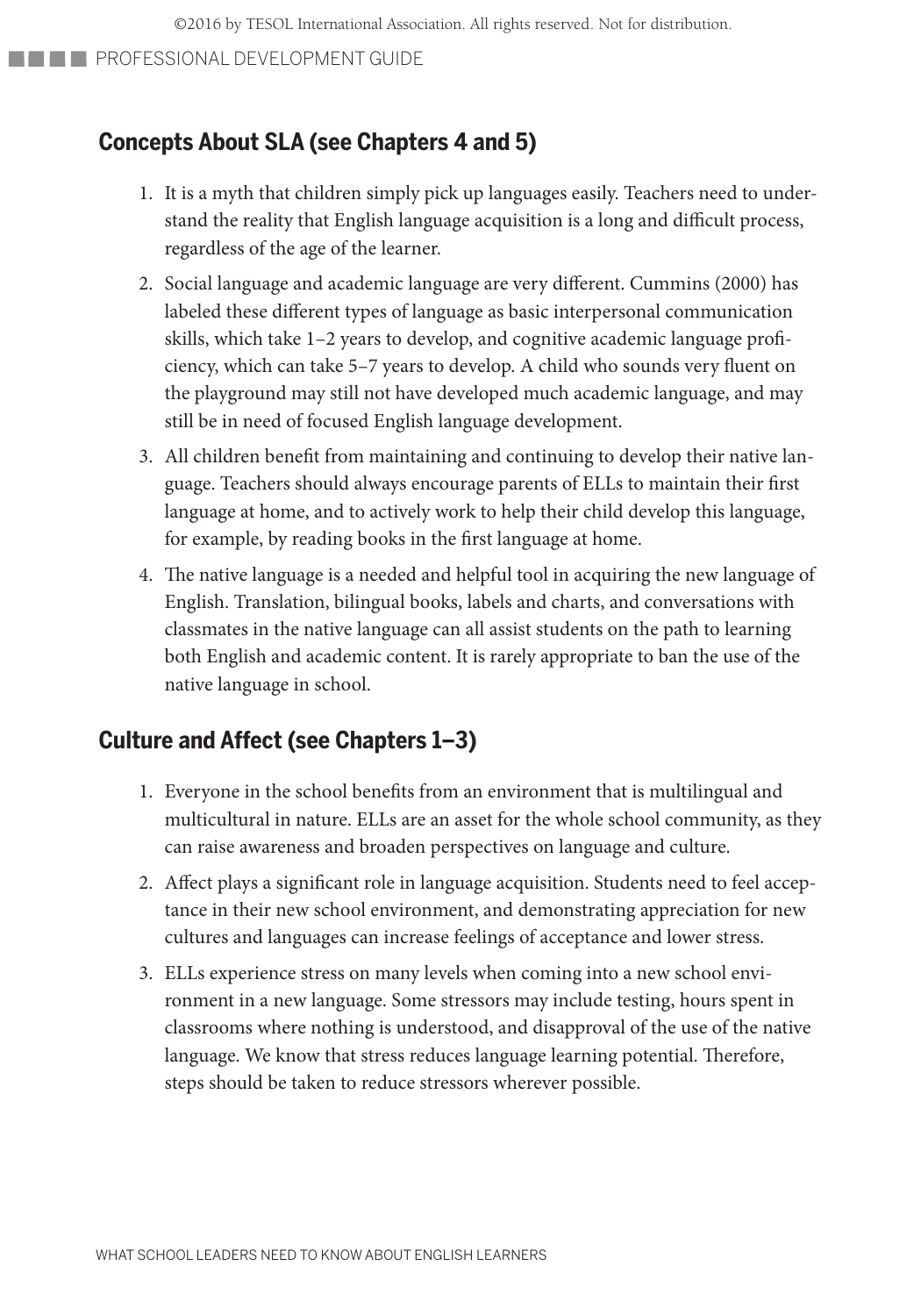## **The Two Learning Goals of the ELL (see Chapters 5 and 6)**

- 1. First, ELLs must acquire the English language in school. They do not acquire full proficiency in English *before* they can begin to learn content through the medium of English. However, it is important not to underestimate the importance of acquiring a foundational level of English as quickly as possible, upon arrival in an English-medium school.
- 2. The majority of the ELLs' time in our school, he or she will be learning academic content while simultaneously continuing to learn the English language. It is for this long-term task that all classroom teachers need to be well prepared.

### **Sheltering Academic Content (see Chapter 6)**

- 1. Sheltering academic instruction is the concept of providing content in a way that is accessible for students who do not yet have full command of the English language. All teachers who have ELLs in their classrooms need to have a basic skill set for doing this.
- 2. Basic skills that all teachers need in order to shelter instruction include:
	- a. The ability to convey concepts through multiple means, such as graphics, photos, experiments, reenactments, and role-plays.
	- b. The ability to design effective interactive learning tasks, and the understanding of where to place ELLs in order to maximize their learning through pair and small group work.
	- c. The ability to speak slowly and clearly, and understanding the importance of conveying information in more than one way, such as by writing, saying, and modeling instructions.
	- d. The ability and willingness to modify texts and assignments as needed, in view of the ELL's language level.

### **Teaching for Language and Content Learning (see Chapter 5)**

1. All teachers need to view themselves as language teachers. Native-Englishspeaking students are developing academic language through regular classes, just as ELLs are. So, it is helpful for all teachers to consider how they can help all students develop in reading, writing, speaking, and listening, through their subject area.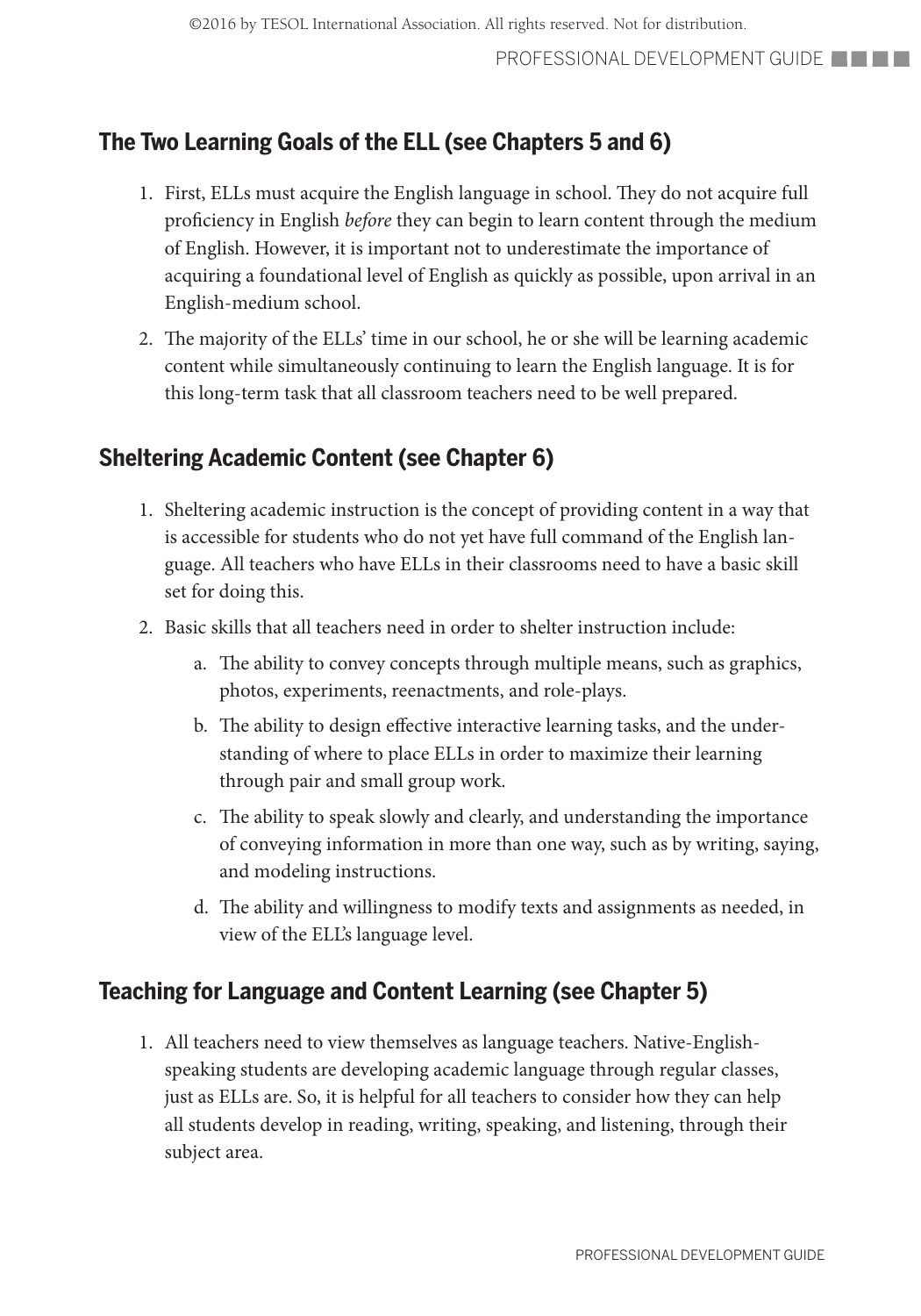©2016 by TESOL International Association. All rights reserved. Not for distribution.

#### **PROFESSIONAL DEVELOPMENT GUIDE**

- 2. Teachers need specific strategies for helping intermediate and advanced ELLs to develop academic language (cognitive academic language proficiency) in their regular classes. Some of these strategies include:
	- a. Adding language objectives to lesson plans. The regular addition of this component to all lesson plans will help all teachers to begin thinking about how they are overtly seeking to develop language skills in their classes.
	- b. Identifying language items that are uniquely well-suited for development in a given content area, and then including these language items in learning tasks. For example, the content area of history provides many opportunities to comprehend and use various past tense forms. Math classes might provide opportunities for learning to use *if-then* structures, as they appear frequently in word problems.
	- c. Providing ample time for students to use academic language in speech. ELLs, in particular, need opportunities in pair or small group work to formulate and speak complex sentences, aided appropriately by their peers.
	- d. Understanding the need for both fluency and accuracy in language development. The additional talk time suggested above can help to develop fluency. Where accuracy is concerned, it is often appropriate for classroom teachers to work with ELLs for a few minutes in class individually, while other students are occupied with a task, to increase accuracy. For example, a student who says "I live in United State" may benefit from having a teacher work with him to elicit the correct statement "I live in **the** United State**s**."
- 3. Schools should acquire resources to help teachers identify specific ways that they can help ELLs learn both language and their specific content. There are texts and other resources that are content specific, such as books on teaching social studies or math to ELLs. There are also more broadly applicable lesson design resources, such as cognitive academic language learning or the Sheltered Instruction Observation Protocol.

# **Farm Part 2: A Resource to Help Teachers Engage in Professional Development to Meet the Needs of ELLs**

The second part of this guide is written for teachers. It simply lists ways that classroom teachers who are not trained in TESOL can create an optimal language and content learning environment for ELLs.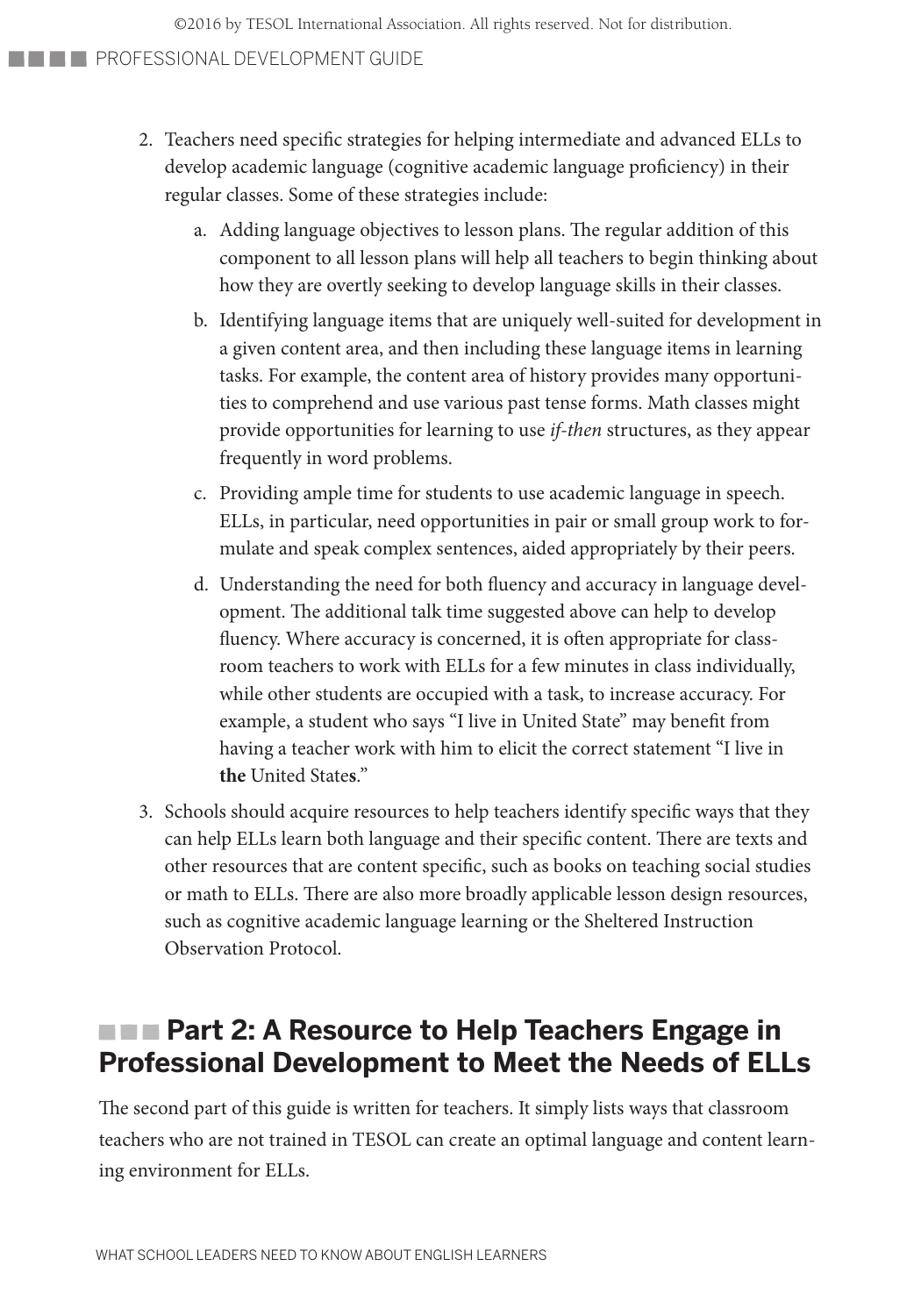### **Dispositions**

**1. Genuinely care about your ELLs.**

Why:

- Students are more motivated by a caring teacher than any other factor.
- It is part of who we are and what we do as teachers.

How:

- Use their names (and say them correctly!)
- Greet them in their native language $(s)$ .
- Find out the cause of any "abnormal" behavior, such as not wanting to go to lunch (perhaps the student doesn't like American food) or not having homework done (perhaps the student has to take care of younger siblings at home).

#### **2. Build a classroom culture that appreciates linguistic and cultural diversity.**

Why:

- All students will benefit from a multicultural perspective.
- ELLs will feel more like a part of the class, and more valued.
- Native English speakers will get a glimpse of the difficulty of learning a language, and develop more empathy.
- ELLs will benefit by learning some content vocabulary in their native language.

- Encourage greetings and some other usages of the ELLs' native languages. (E.g., Let the ELL teach the class numbers in Chinese in a math class, and use the Chinese numbers when referring to exercises or pages; routinely use greetings and partings in other languages.)
- Use other languages and cultural symbols on the walls. (E.g., Have maps of the various countries of the students in the class; give ELLs a place to post key academic words in their native languages alongside the posting in English.)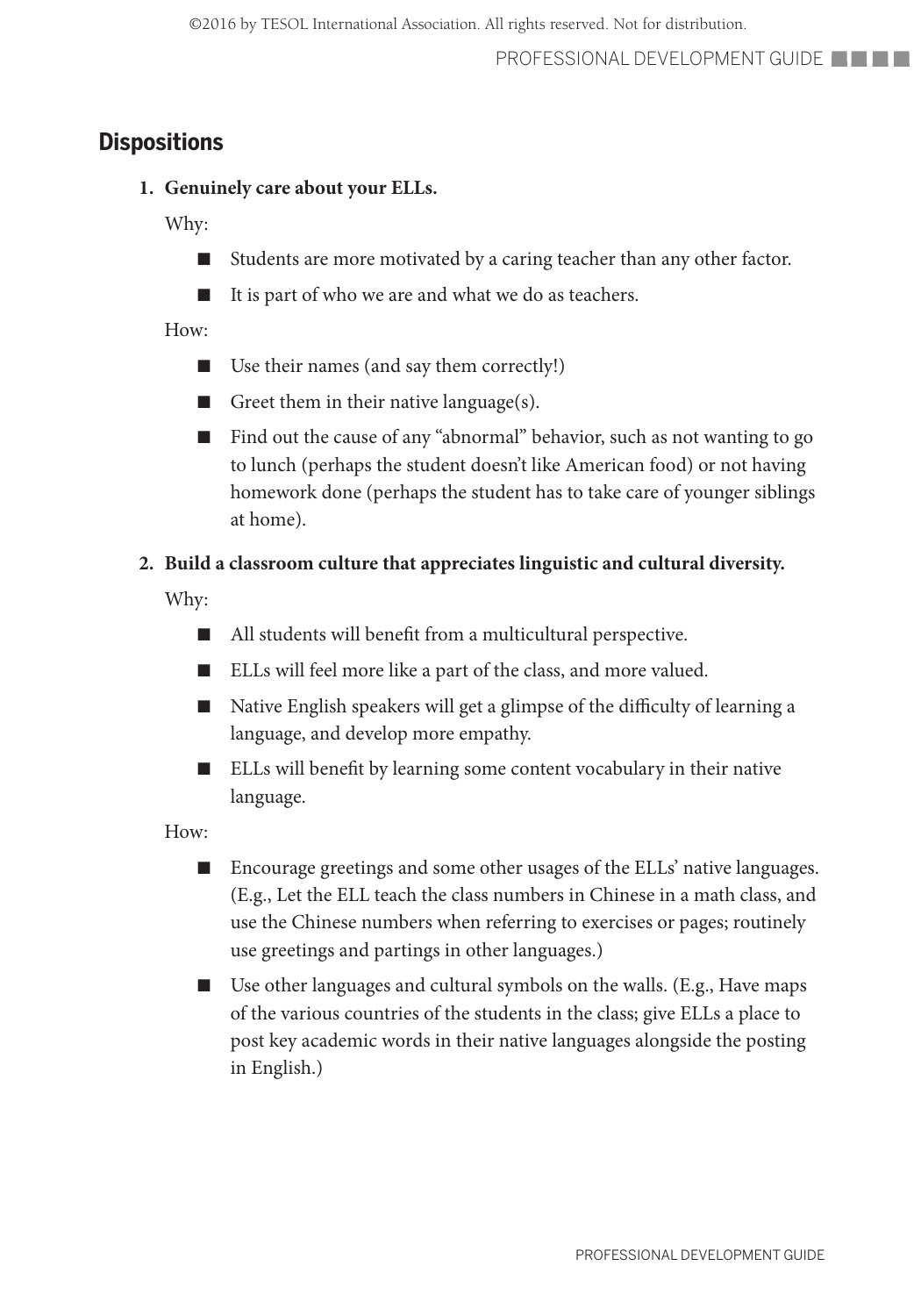#### **3. Develop empathy for ELLs: Truly place yourself in their shoes.**

Why:

- Just caring about a student does not automatically result in empathy.
- It is not easy or natural to understand people who are very different from us; it requires conscious thought processes.
- We cannot adequately meet the needs of students whom we do not understand.

How:

- Ask yourself, "Would I understand this if it were in Spanish?"
- Ask yourself, "How would I feel if I spent all day in another language?"
- When giving homework, ask yourself, "Would I be able to do this in a foreign language that I don't know well?"

#### **Perspectives**

**4. Understand language levels: Beginning, intermediate, and advanced ELLs all have vastly varied language abilities.**

Why:

- Comprehension of any content provided through language requires "comprehensible input"—language that is at a language level that a student can understand.
- When ELLs are treated as a homogeneous group, typically the beginning and advanced students do not receive what they need—teachers tend to teach to the middle. The beginners often understand very little, and content learning suffers; the advanced students do not get the upper level language development they need, and never achieve college-ready language proficiency.

- Use the TESOL *PreK–12 English Language Proficiency Standards* (2006) to know what the ELLs in your class can do, and don't expect more or less than they are capable of.
- Watch the ELL. Look for signs that he or she is not receiving comprehensible input: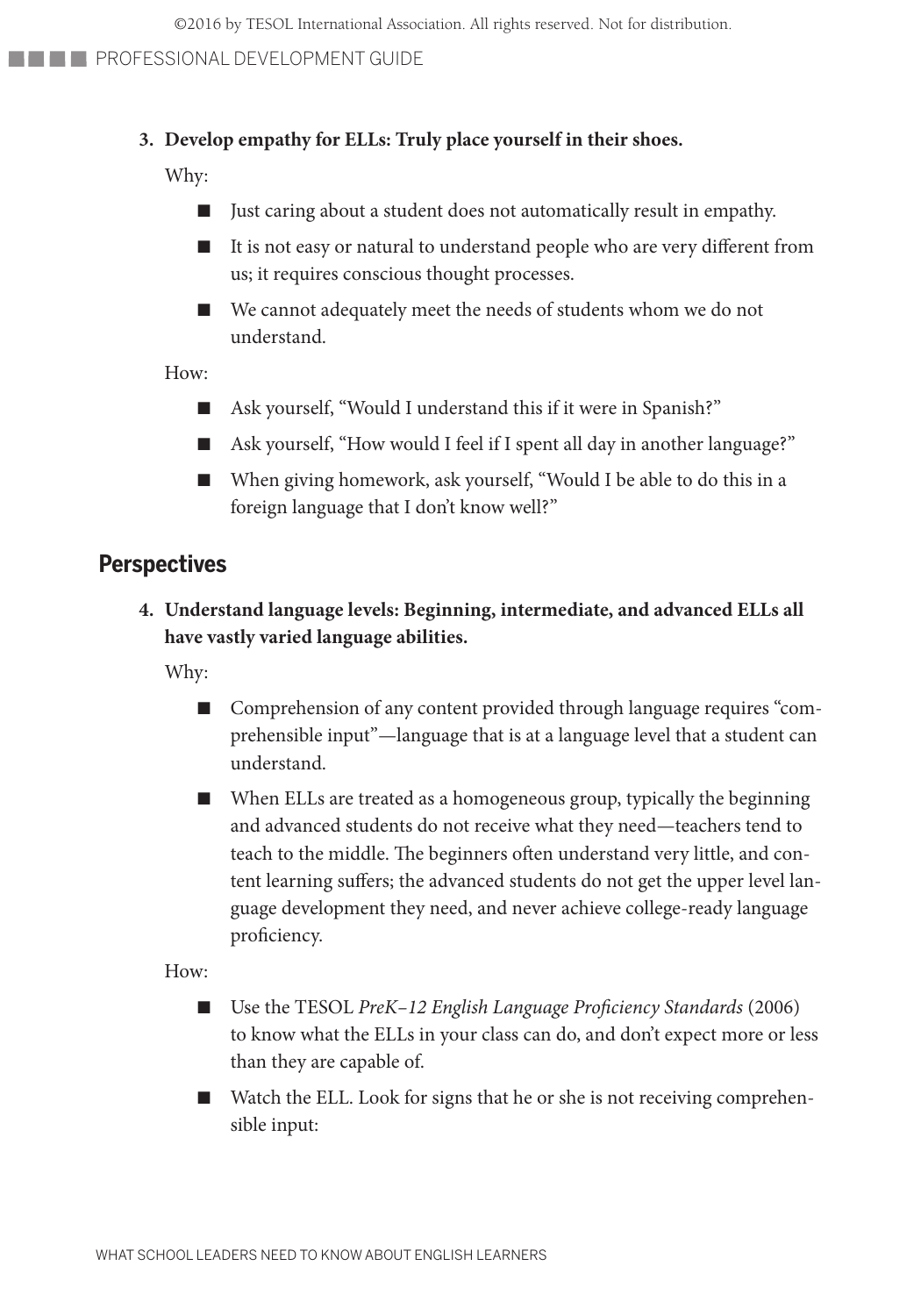- $\Box$  Silence—not talking in class
- $\Box$  Copying from a neighbor; plagiarism
- $\Box$  Falling asleep or a posture of apathy
- $\Box$  Overreliance on dictionaries or electronic translators
- □ Misbehavior
- Talk to ELLs; have them show you how much they understand through specific tasks such as underlining all the words they don't know in a paragraph, or telling you how much time a homework assignment took them. This requires good rapport with the student, so he or she doesn't fear losing face, and will provide honest feedback.
- Respect the "silent period" of beginning ELLs. Students typically need to listen for several months before they are ready to speak.

#### **5. Know the difference between social and academic language.**

Why:

- ELLs can sound very fluent and communicate successfully in social contexts, and yet have very low academic language skills. (On the other hand, some international students may have greater control over academic language, and need to develop social language skills.)
- Both social language and academic language are needed in order for ELLs to participate in the school community and flourish academically. When either is lacking, teachers need to address the gap.
- Typically, social language develops in 1–2 years, while academic language can take 5–7 years.

- Don't assume that students who sound fluent have equivalent language capabilities as native speakers.
- Use a Universal Design (See the Universal Design for Learning website: http://www.udlcenter.org/aboutudl) approach to teaching, so that ELLs who are still acquiring academic language can access the content.
- Continue to differentiate homework and assessments for students who sound fluent.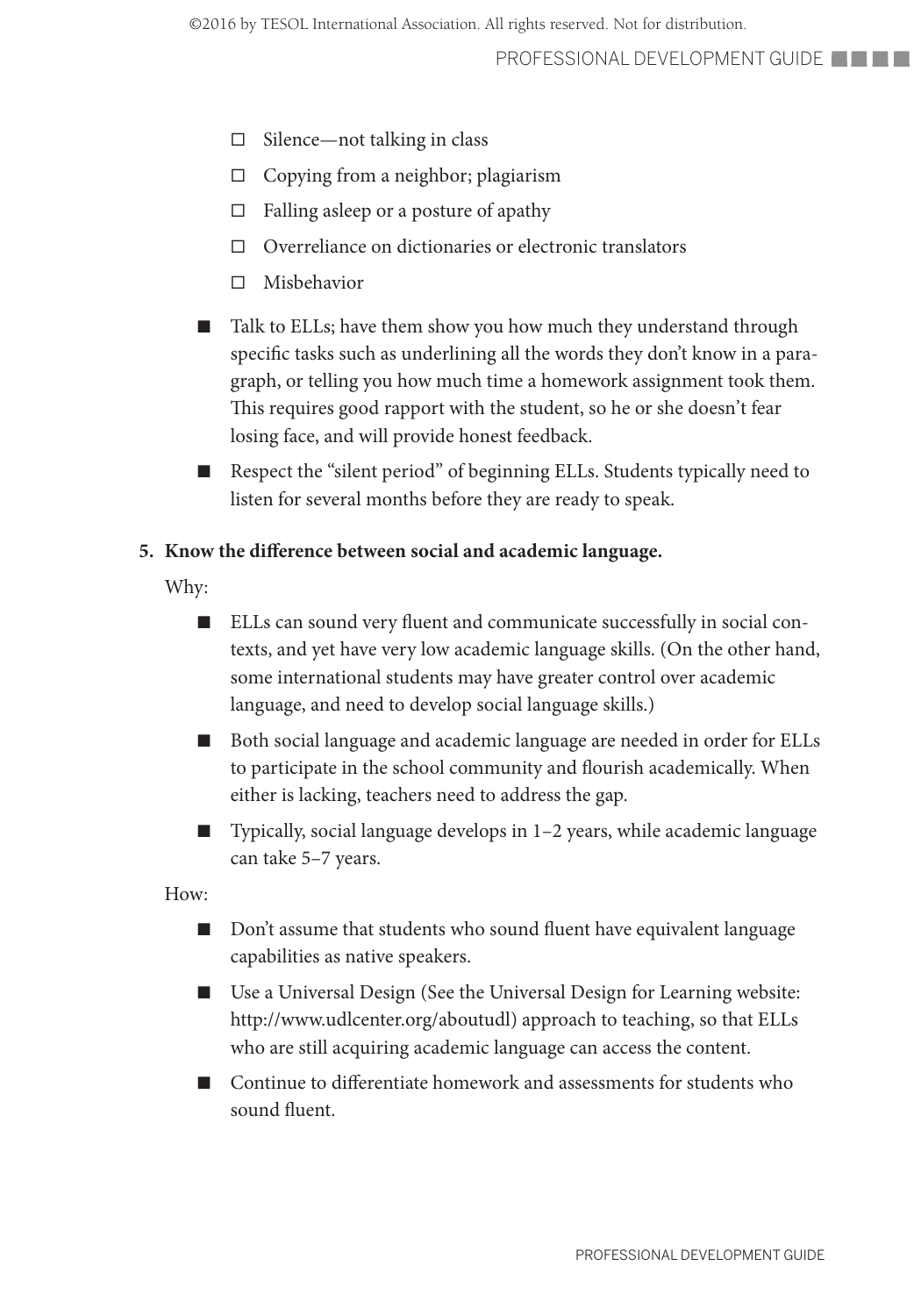### **Action**

**6. Use visuals.**

Why:

- ELLs do not have the cultural and linguistic background knowledge that native speakers have.
- Pictures, charts, graphs, and other visuals or manipulatives can convey meaning without words, or can support the words that are used.
- Visuals do not detract from anyone's learning; they make the classroom more enjoyable for native English speakers as well.

How:

- Always ask yourself, "Is there a visual that could support this word, phrase, or idea?" For example, if making a reference to George Washington, a quick picture on a PowerPoint, captioned "George Washington, our first president" would be helpful.
- Think of possible misinterpretations that can be alleviated through visuals. For example, an ELL might hear "river bed" and be visualizing a bed in a river—a mental confusion that could result in the ELL missing the next several minutes of speech. However, if a picture of a river is shown as the teacher says "river bed," there is no confusion, and the ELL can focus on grasping the main idea of what is being said.

#### **7. Use pair and small group work.**

Why:

- ELLs can sometimes learn language and content better from their peers than from the teacher.
- Positive small group experiences can help the ELL to fit in socially.
- Small group work provides the ELL with much-needed opportunities to speak.

- Teach all students how to do small group work. Don't expect them to automatically be able to work together in a multicultural group.
- Provide specific roles and tasks for each person in the group.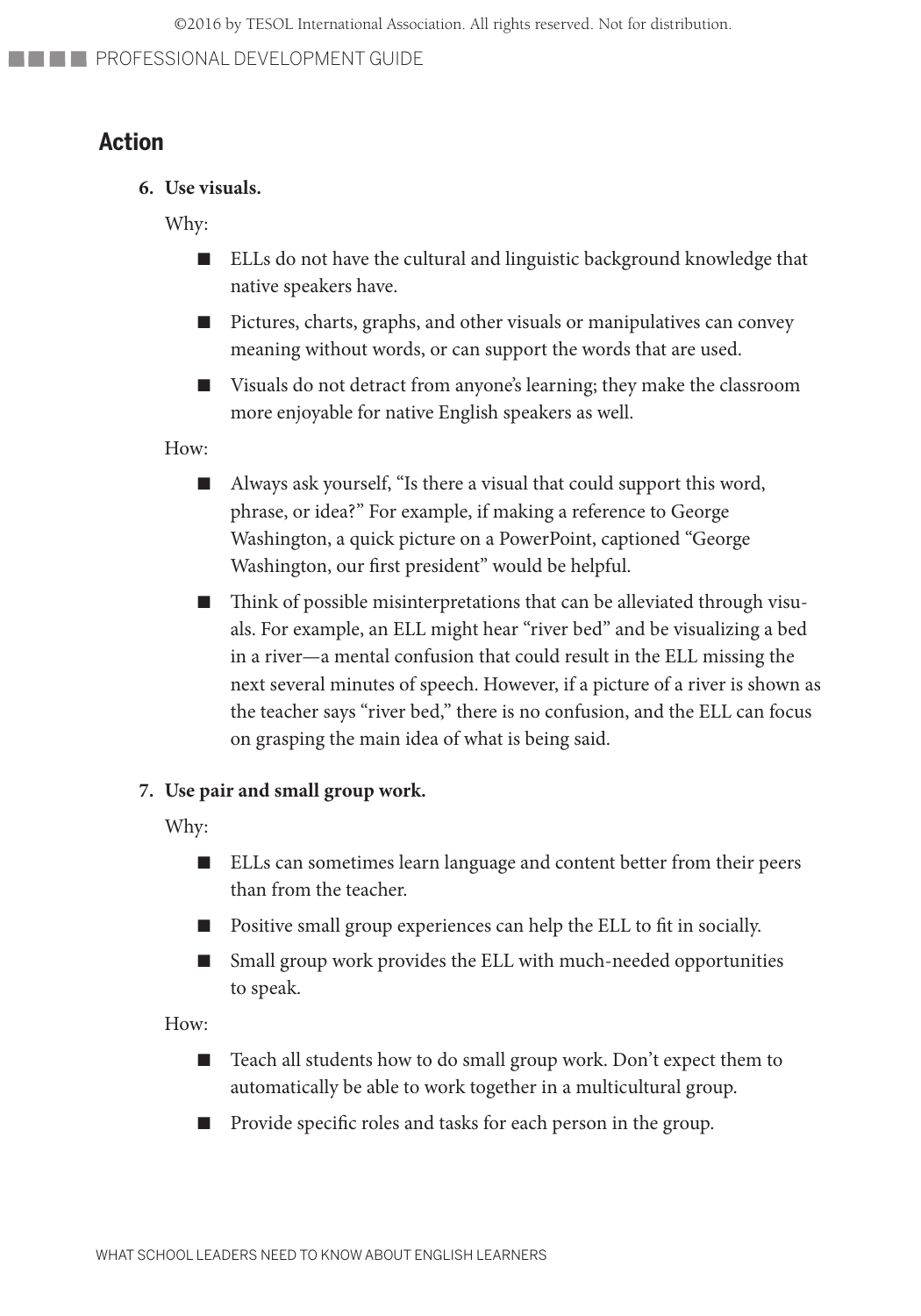- Ensure that the ELL has a valued role in the group.
- Minimize lecture in favor of discovery learning in small group settings. This kind of teaching benefits everyone.

#### **8. View yourself as a teacher of content** *and* **language.**

Why:

- Even if you only teach native speakers, you *are* a teacher of language and content. All students learn the majority of the academic language that is needed for college readiness in content-area classes.
- Actively teaching language does not detract from, but rather adds to, the learning of content. Understanding of content is greater the more accurately students can talk and write about important concepts and ideas. Even words that native speakers may not use incorrectly, such as definite and indefinite articles, can provide opportunities for critical thinking and language development for all.

- Focus in class on language items that can benefit all. For example, a history teacher might pause after reading "Gettysburg was a turning point in the Civil War; nevertheless, the end had not yet come." The teacher could ask students to write this down, leading them to understand the punctuation required for words like "nevertheless." The teacher could then ask students to think of synonyms or substitute phrases for "nevertheless." This kind of language development is needed by all, not just ELLs.
- Focus individually, with the ELL, on language that can be learned through your content area. For example, a math teacher might point out the repeated words "if " and "then" in a series of word problems, helping the ELL to understand that this is one way we talk about cause and effect. Similarly, the following sentence in a textbook "The treaty was *a* concern, but it wasn't *the* major concern . . ." could be followed by a discussion with the ELL on the difference in meaning between "a" and "the."
- Use ELL writing as a means to further language learning through feedback and corrections. However, be careful to assess the ELL only on content knowledge, not language skill.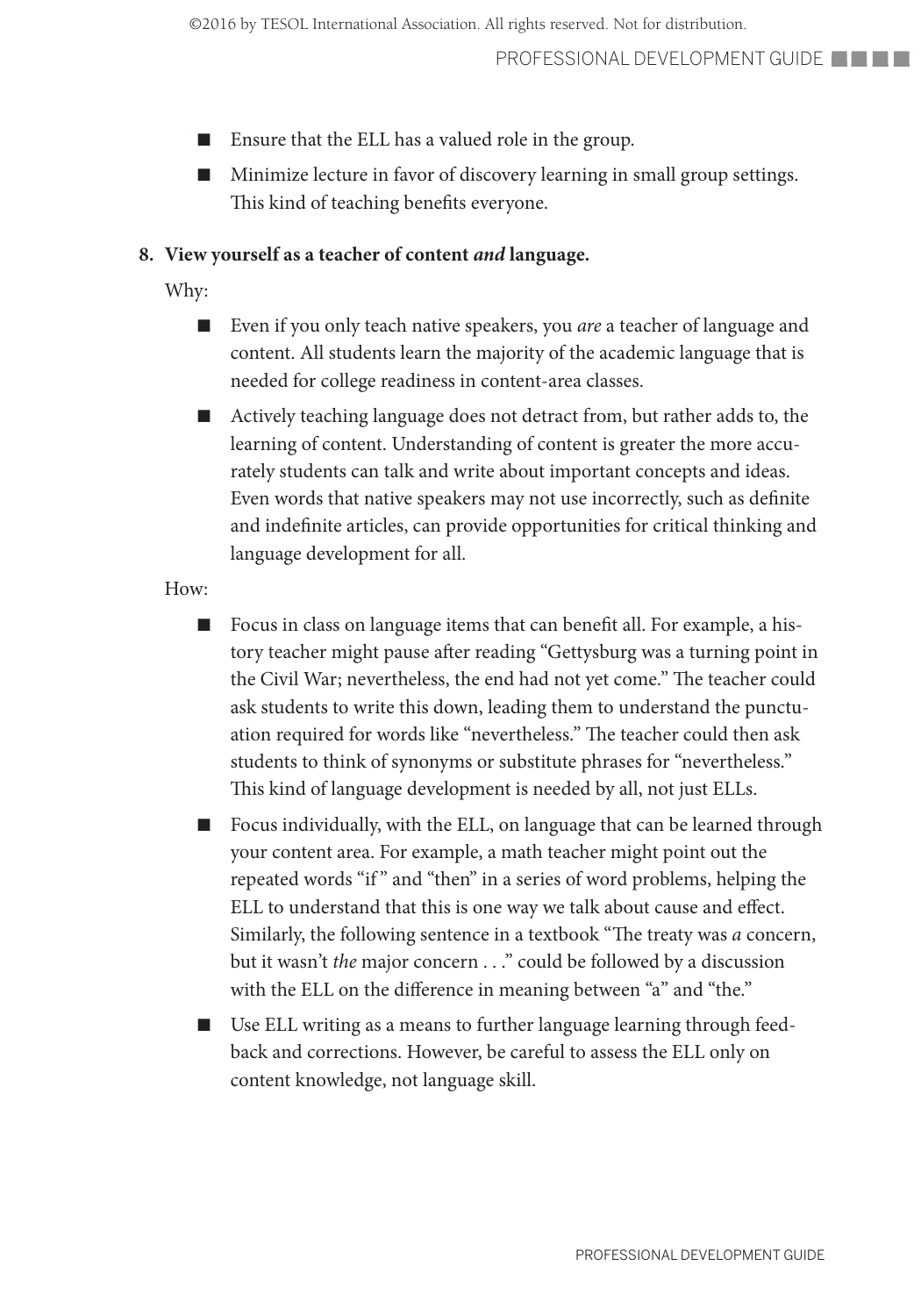#### **9. Build oral skills.**

Why:

- Research shows that in language immersion contexts (where students learn a language through their schooling), oral skills are typically not developed sufficiently.
- ELLs often do not have ample opportunities to speak in class—either to the class as a whole, or in small groups. Sometimes this is simply because they lack the confidence to speak out. Other times it is because they lack the language. Either way, it is a problem to be addressed. Language output is *required* for full language development.

How:

- Teach native-English-speaking students how to interact with ELLs in small group work. Teach them about concepts such as wait time (allowing sufficient time for another student to respond) and scaffolding (supplying words or phrases that an ELL may be lacking, but still allowing that ELL to speak)*.*
- Never ask "Does anyone have a question?" Instead, ask "What questions do you have?" Requiring everyone to have a question allows the ELL to ask a basic comprehension question while encouraging critical thinking for the native speaker.
- Provide a question in advance for an ELL. For example, say "Tomorrow I will call on you in class to answer this question. . . . You can prepare your answer tonight."

#### **10. Encourage use of the native language.**

Why:

- Research shows that developing the native language *always* increases the potential for learning a second language.
- It is incredibly exhausting to only use a language in which you lack full proficiency all day long, and to not use your native language at all. Ask yourself if *you* could do that!
- Using the native language can help students understand content better.

How:

■ If you have several students who speak the same native language, provide them with opportunities to talk through the content in their native